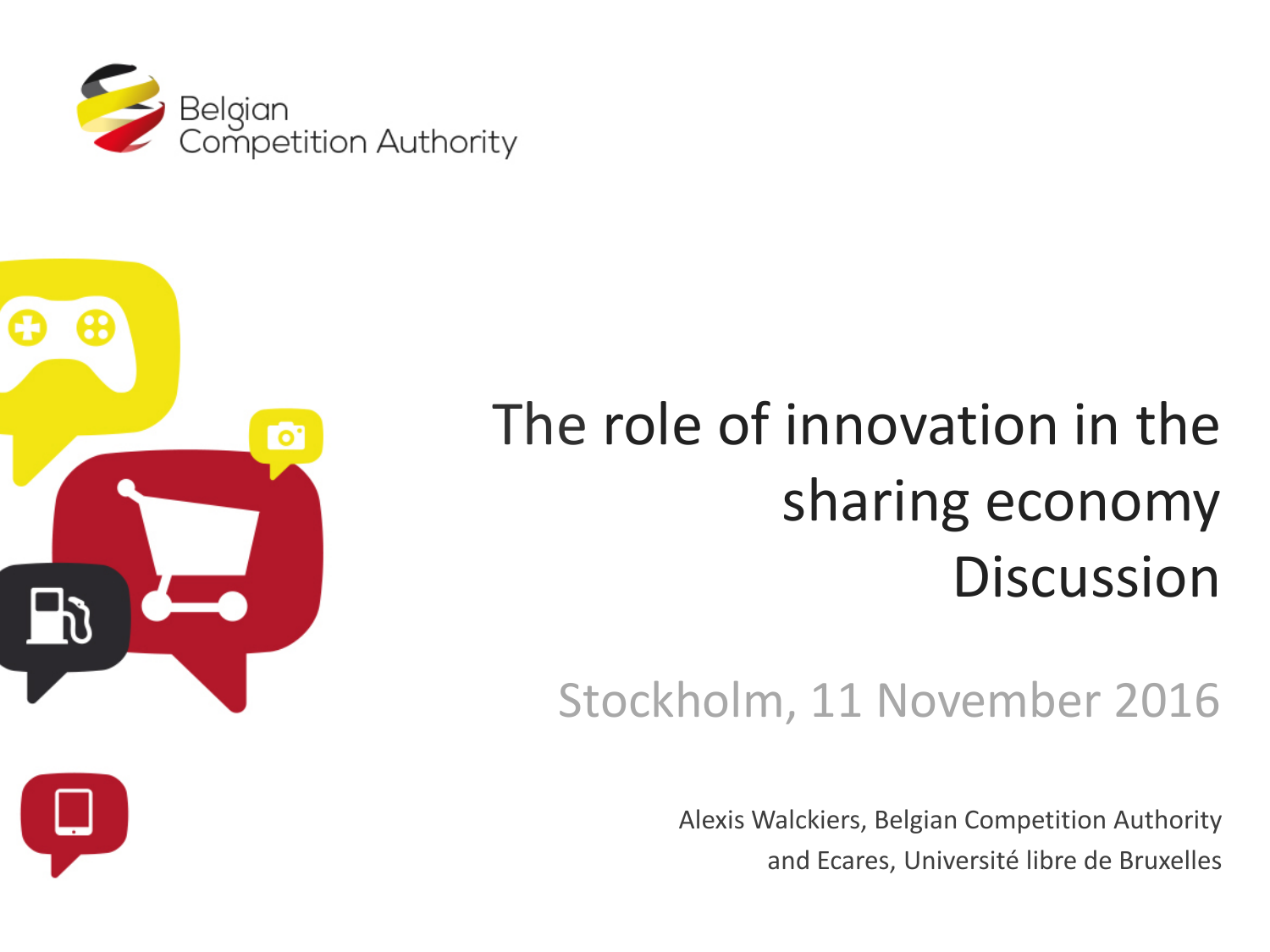

⊕

 $\mathbf{D}$ 

### **Introduction**

- Francesca, my wife and travel agent - 3 nationalities, 5 languages, lived in 7 countries - This year: Chatham, *NJ*, Kiawah, *SC*, Amalfi, Bologna & Lago Maggiore, *IT*, Geneva, *CH* & Evvia, *GR* - All this for FREE

#### - Francesca 2.0

- Active on www.trocmaison.com, now www.homeexchange.com
- More destinations, more flexibility
- Reduces matching costs
- Universal reputation mechanisms
- Dinners, moving houses, rides
- Monetary payments?
- Personal sphere and professional
- sphere are blurred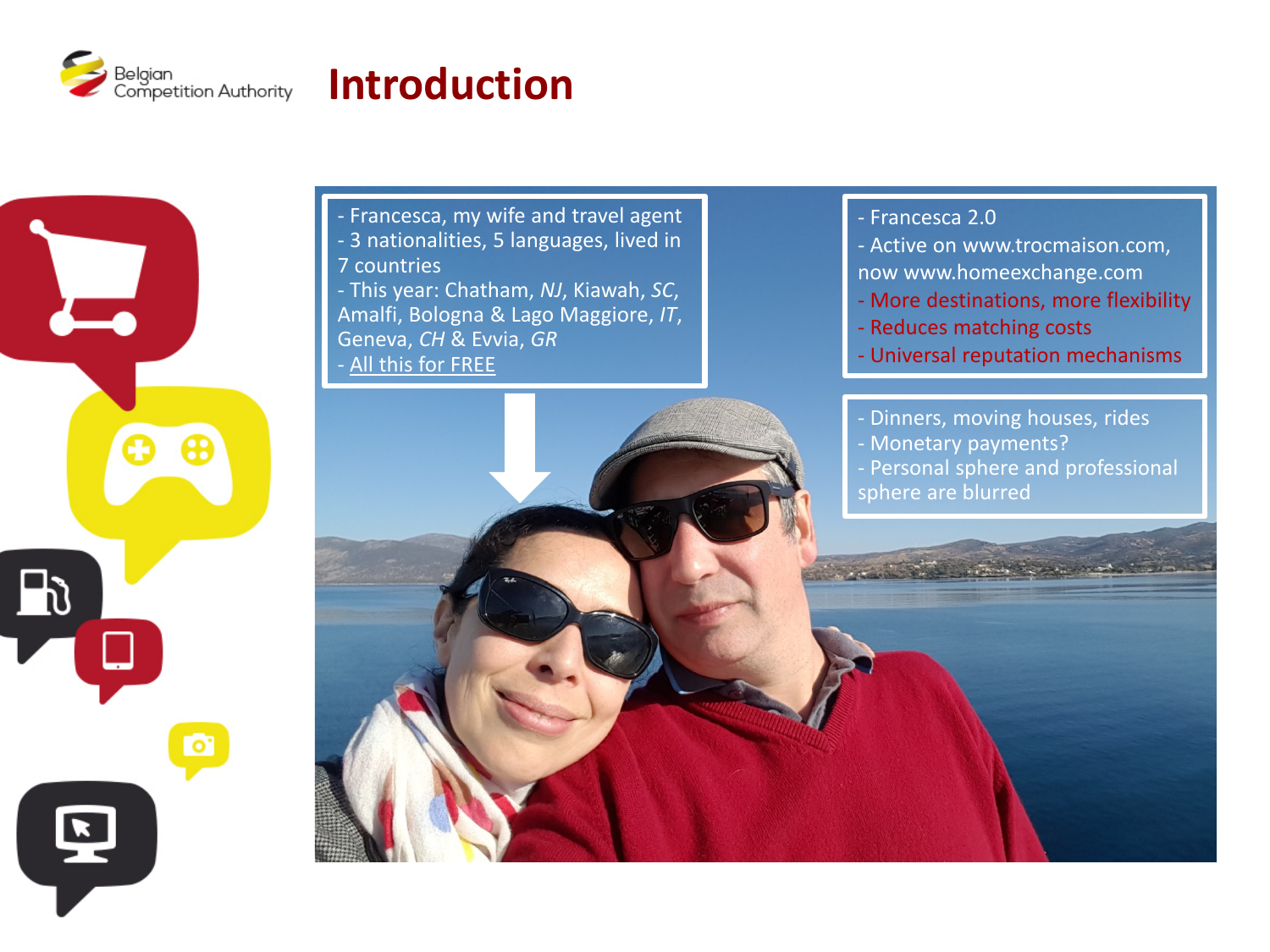

# **Wider concept of innovation**

#### **Innovation = total factor productivity?**

- benefits: P2P exchanges have the capacity to
	- mobilize underused resources gains from trade
		- reduce search and transaction costs
		- improve matching
	- lower prices
		- foster healthy competition between suppliers
	- raise quality
		- reduce asymmetry of information between buyers and sellers
		- help consumers chose products that best fit their needs
		- protect consumers through increased reputation concerns
	- provide opportunities for innovators
		- facilitate entry at various levels of the value chain
		- potential to improve productive efficiency (x-efficiency)
- some benefits may not increase GDP growth
	- many sellers produce in their spare time
		- Uber? Airbnb? TaskRabbit?
	- … and sometimes without monetary compensation
		- Wikipedia, Linux, Home Exchange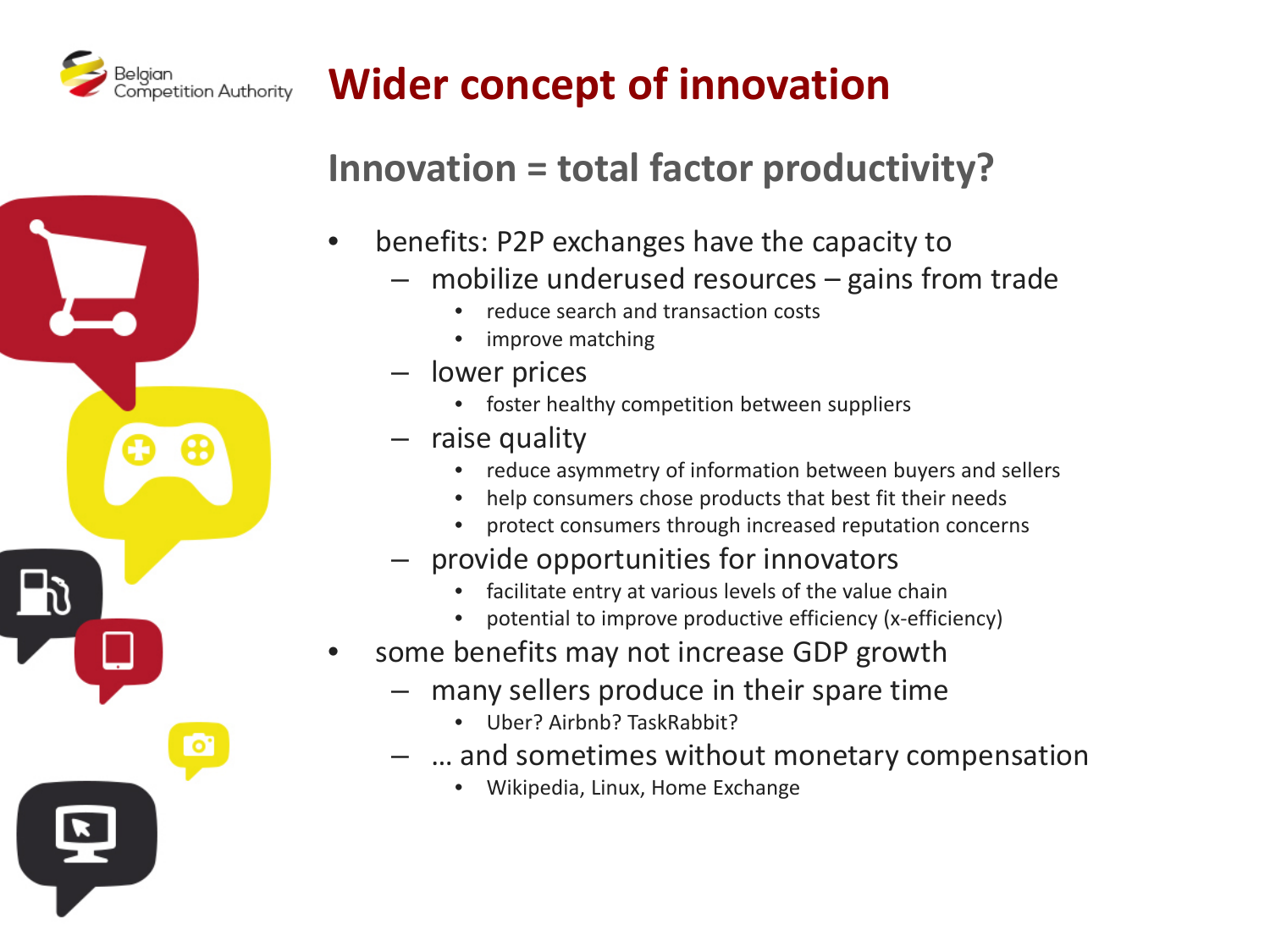

### **Less regulation**

#### **Is reputation a substitute for regulation?**

- can reputation mechanisms improve welfare?
	- o the good? reputation addresses most regulatory concerns
		- o in some cases, reputation mechanisms provide a better level of protection than existing laws (regulatory capture?)
		- o taxis? hotels?
		- o incentive of platforms to improve reputation mechanisms
	- o the not-so-good? reputation addresses some regulatory concerns
		- o reputation mechanisms may not be the appropriate tool to address health problems, financial regulation, and others
		- o Ponzi's and Madoff's clients were their best advertisement
		- o difficult for a client to assess whether a restaurant complies with sanitary regulations
		- o heterogeneity of users and standards (what is a good restaurant?)
		- o what are the incentives of users to disclose bad experiences? and platforms?
		- o economic literature on the subject
	- o the ugly? some P2P platforms are designed to break laws
		- o the concept of P2P was popularized by file sharing systems that helped share music files protected by IP rights